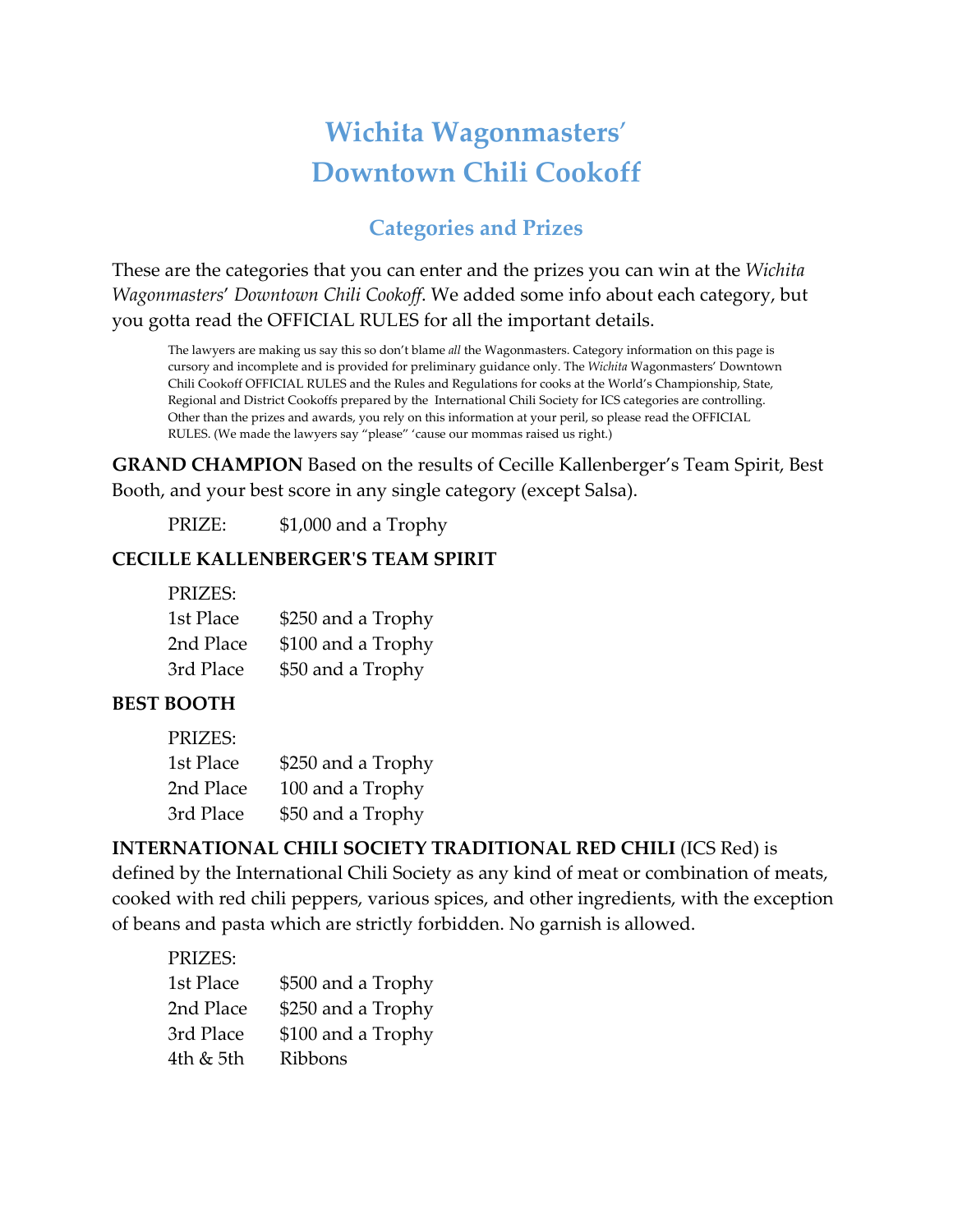**INTERNATIONAL CHILI SOCIETY CHILI VERDE** (ICS Green) is defined by the International Chili Society as any kind of meat or combination of meats, cooked with green chili peppers, various spices, and other ingredients, with the exception of beans and pasta which are strictly forbidden. No garnish is allowed.

| PRIZES:   |                    |
|-----------|--------------------|
| 1st Place | \$500 and a Trophy |
| 2nd Place | \$250 and a Trophy |
| 3rd Place | \$100 and a Trophy |
| 4th & 5th | Ribbons            |

**NO BEANS ABOUT IT.** This is not an ICS category. No Beans About means any kind of meat or combination of meats cooked with chili peppers, pre‐cooked or canned tomatoes, various spices, and other ingredients. You might have guessed that you can't use beans but you can't use pasta either. Both are not only forbidden, they're "expressly forbidden." That means that we really mean it.

| PRIZES:   |                    |
|-----------|--------------------|
| 1st Place | \$500 and a Trophy |
| 2nd Place | \$250 and a Trophy |
| 3rd Place | \$100 and a Trophy |
| 4th & 5th | Ribbons            |

**ANYTHING GOES.** This is not an ICS category. As the name suggests, it's totally up to you. Entries in this category can have meat, chili peppers, pre‐cooked or canned tomatoes, various spices, any variety of beans, pasta, and other ingredient; even garnishes are okay.

| PRIZES:   |                    |
|-----------|--------------------|
| 1st Place | \$500 and a Trophy |
| 2nd Place | \$250 and a Trophy |
| 3rd Place | \$100 and a Trophy |
| 4th & 5th | <b>Ribbons</b>     |

**CHILI FOR CHARITY.** Chili in this category can be prepared in advance and brought to the *Chili Cookoff* so long as it meets health‐code requirements. Teams that enter the Chili For Charity category are not eligible for Sharon Sawyer's Peoples' Choice but are automatically entered in the Cecille Kallenberger's Team Spirit, Best Booth, and Grand Champion competitions just like all the other teams.

| PRIZES:   |                      |
|-----------|----------------------|
| 1st Place | \$1,000 and a Trophy |
| 2nd Place | \$500 and a Trophy   |
| 3rd Place | \$250 and a Trophy   |